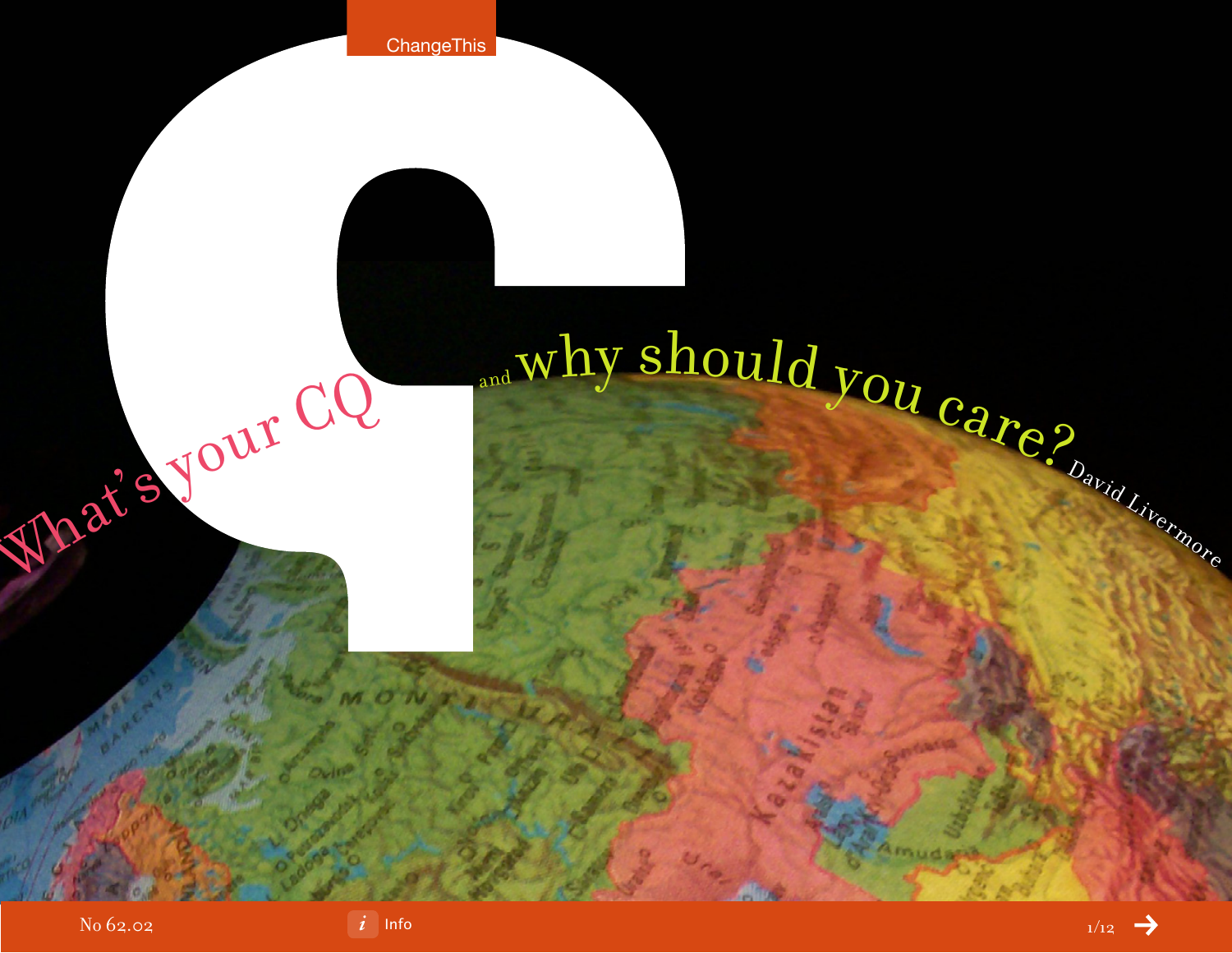# Defining CQ

You've heard about IQ and EQ. But what's your CQ? CQ, or cultural intelligence, is more than just a kitschy catch phrase for cultural competence. It's a fresh, new approach to leading in our multicultural, globalized world. Cultural intelligence is defined as the capability to function effectively across national, ethnic, and organizational cultures.<sup>1</sup> And research demonstrates a leader's CQ may easily be the single greatest difference between thriving in the 21st century world and becoming obsolete.

90 percent of leading executives from 68 countries name cross-cultural leadership as the top management challenge for the next century.<sup>2</sup> In any given week, most business leaders encounter dozens of cultures. For some, that means traveling through passport control to the fascinating worlds of new foods and languages. For others, cross-cultural situations are as close as their e-mail inbox, the person on the other side of the cubicle, or the diverse students scattered across campus.

Theories, books, and training about cross-cultural effectiveness are everywhere. Still, 70 percent of international ventures fail because of cultural differences.<sup>3</sup> Many approaches to the global leadership challenge are way too simplistic (e.g. "Smile, avoid these 3 taboos, and you'll be fine") or way too extreme (e.g. "Don't go anywhere until you're a cross-cultural guru."). Cultural intelligence offers a better way.

The driving question behind cultural intelligence is this: Why do some leaders easily and effectively adapt their views and behaviors cross-culturally and others don't? Your honest engagement with that question can determine whether or not you lead successfully in our rapidly globalizing world. Drawing from some of the ideas presented in my book, Leading with Cultural Intelligence, this manifesto demonstrates why the flat world's business-as-usual rules no longer apply, and briefly introduces the cultural intelligence model.

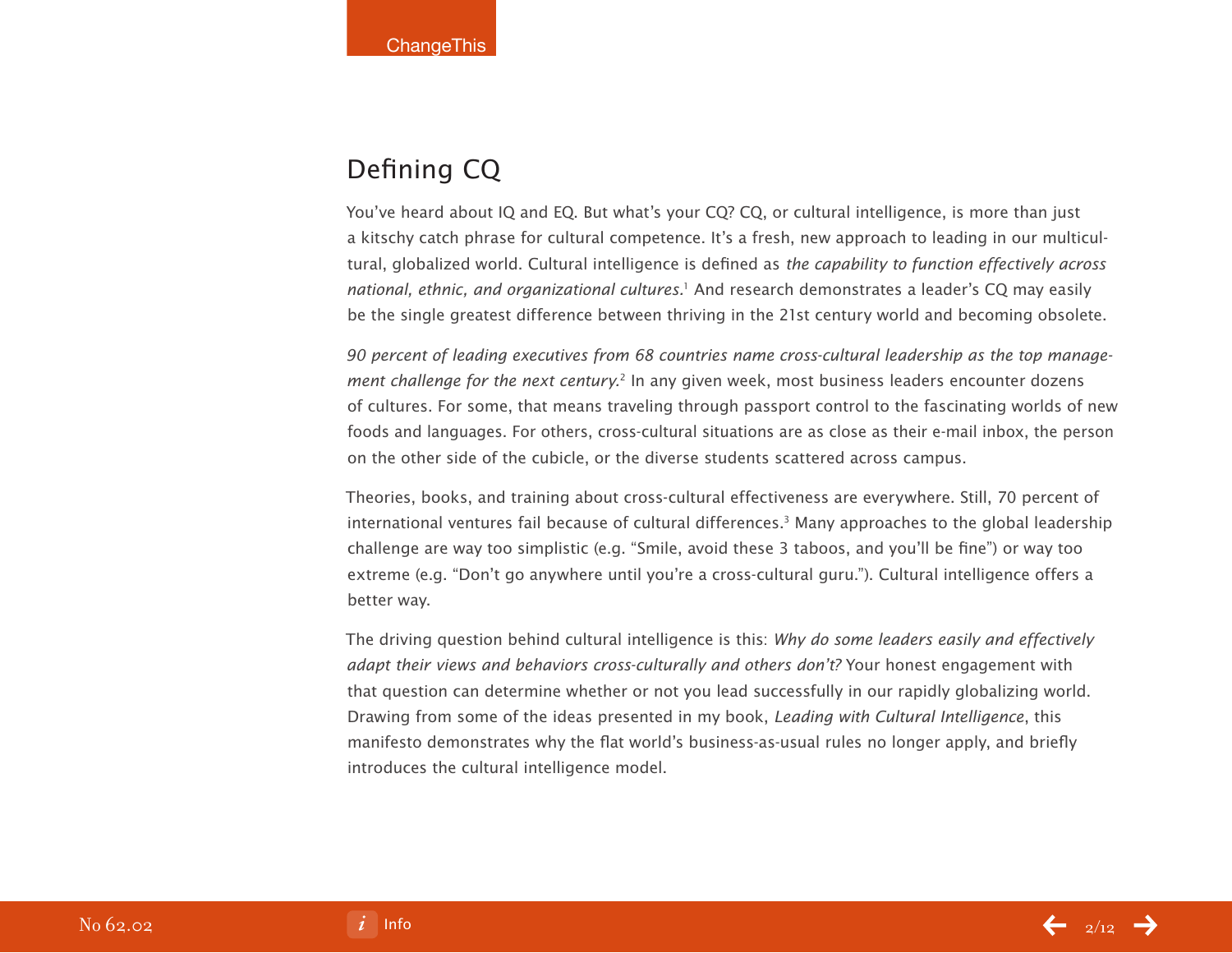# Not business as usual

I've been globetrotting for a long time. Transcontinental flights never seem any easier, but the international travel scene has gotten a lot cushier. Now, in most places, I can be sipping a Starbucks, checking my e-mail, and Skypeing home within a couple hours of landing. The ease with which we encounter so many cultural differences in a 24-hour period can lead us to underestimate the chasm of difference between one culture and the next—whether it's Shanghai and Tokyo, Australia and Germany, or even Starbucks and KFC. But we ought to resist thinking it's "business-as-usual" wherever we go.

# ... A leader's CQ may easily be the single greatest difference between thriving in the 21st century world and becoming obsolete.

Many leaders become very adept at smoothing out conflict on the fly or negotiating a deal without much preparation. As a result, it's often assumed we can get by most anywhere using some decent social skills and common sense. But our research demonstrates that effective cross-cultural leadership is more than just a matter of emotional intelligence and common sense. When we work with individuals and situations within our own cultural context, we intuitively use a set of social cues to be effective. We have a wealth of information, most of which is subconscious, which helps us know how to relate and lead. But those rules change once we start leading in a different cultural setting. I've offended Chinese colleagues because I spent too much time complimenting them and I've blown it with some Middle Eastern associates because I didn't learn enough about their extended family. And the challenges aren't just interpersonal. Cross-cultural differences penetrate right into everyday business practices like marketing, negotiation, and public speaking.

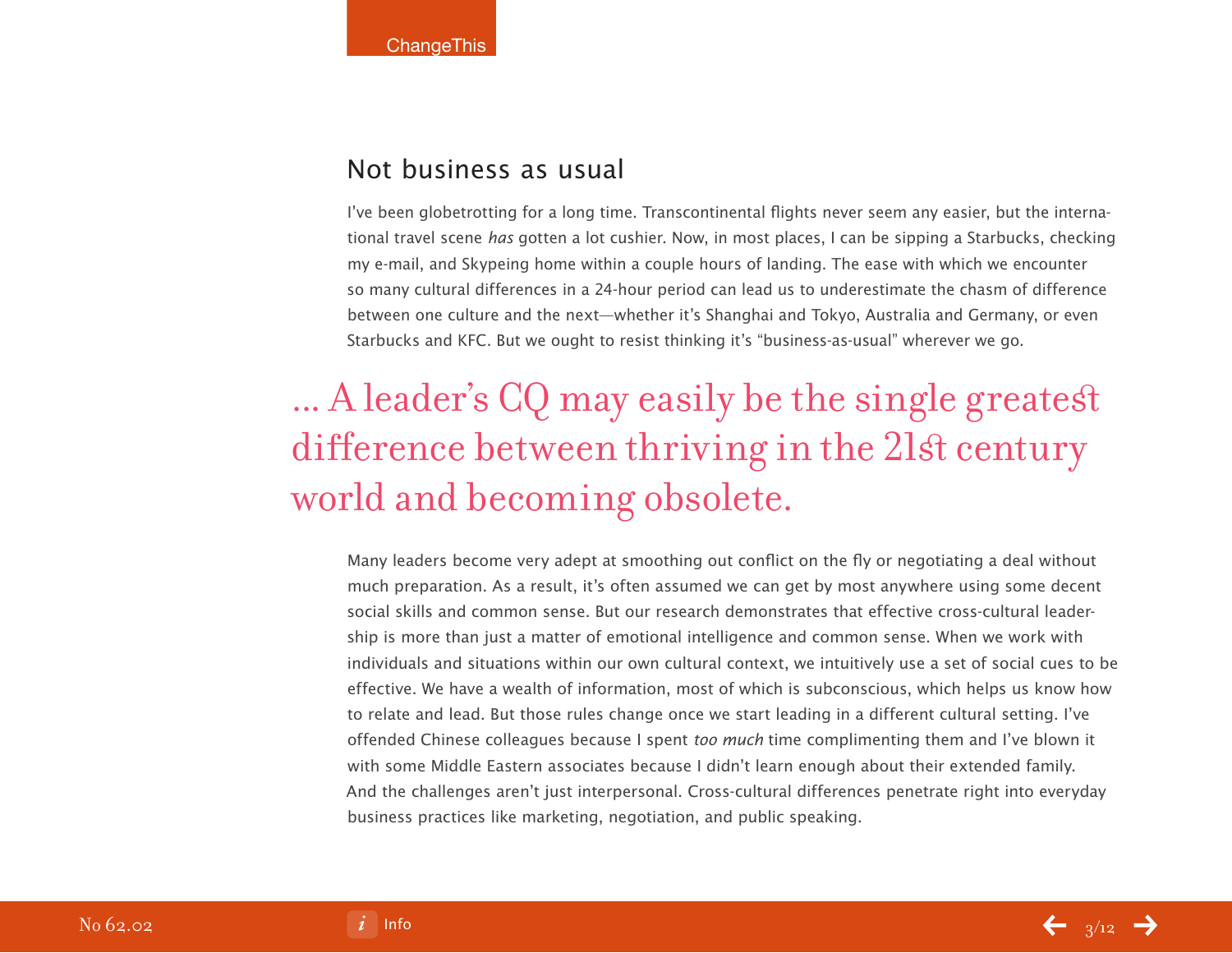**Marketing:** A few years ago, the American Dairy Association led a wildly successful marketing campaign throughout the U.S. built upon the slogan, "Got Milk?" Unfortunately, when the campaign was exported to Mexico, the translation read, "Are you lactating?"4 There are countless other examples like this. A U.S. software company suffered from having the name of their industry translated as an "underwear" company when launching internationally. A European company couldn't succeed selling their chocolate and fruit dessert called "Zit" in the United States nor could the Fins who attempted to sell "Super Piss," a Finnish product for unfreezing car door locks. These examples are humorous, but the challenge of language goes beyond funny translations. Microsoft experienced a great deal of resistance from many regions around the world in response to their icon "My Computer." The assumed implication of private ownership, which is uncommon in cultures without private property, and ownership protection caused a great deal of angst for affiliates and consumers in places that are more collectivist in nature.<sup>5</sup>

**Negotiation:** Consider the role of eating and socializing when negotiating contracts in various cultures. Edwin, a British executive from a Fortune 500 company who often travels to Southeast Asia, observed the huge advantage his love for trying new foods played in his negotiation strategies. Edwin made this commentary when reflecting on his regular travels to Southeast Asia:

My hosts are often keen to bring me to places with Western food. They're amazed when I tell them I really want the local food instead. Again and again, they tell me how unusual it is for them to have a Western guest as adventurous as me. Spicy noodles, exotic seafood, fish eyes, frog, snake, insects, I've tried a lot of interesting things ... It's at these extended dinner meetings after a long day in the office that the real business transactions happen. I'm convinced this is one of the most important strategies for international business.

Edwin went on to insist that most of the contracts he has negotiated in Southeast Asia happened over shared meals together, not during the formal business meetings during the day.

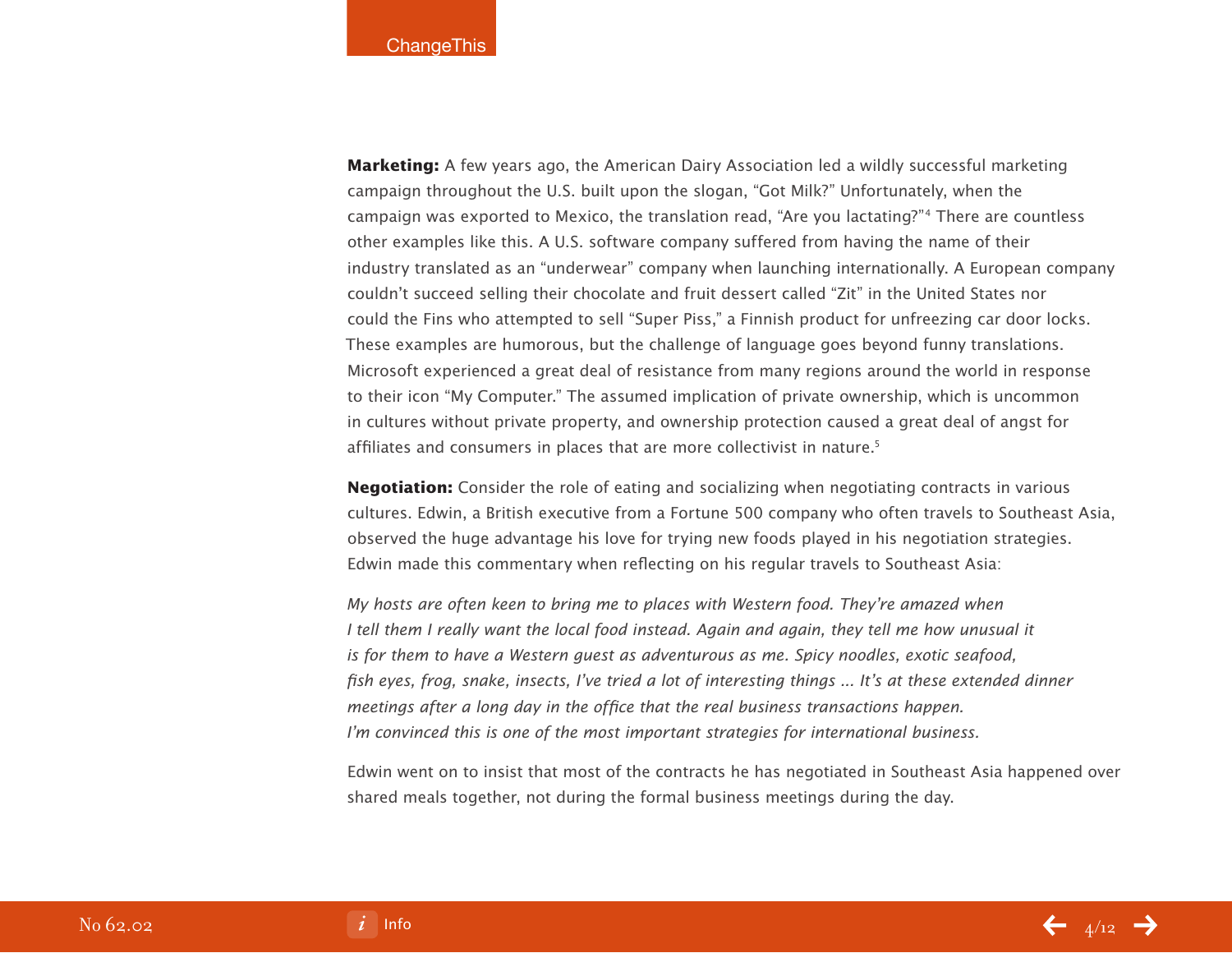**Public Speaking:** Public speaking plays a big role in many executives' careers. I was recently on a flight sitting next to a Chinese-American businesswoman. She often travels to China to translate for English-speaking corporate trainers who conduct seminars there. She commented on how most of the American and British trainers with whom she works start their presentations with a joke or humorous anecdote. This is an approach that seems to work well for them in their own contexts. But my seatmate said when they do that in China, instead of translating what they're saying, she tells the Mandarin-speaking audience, "Our presenter is telling a joke right now. The polite thing to do will be to laugh when he's done." Humor is deeply rooted in cultural assumptions.

The cross-cultural challenges of public speaking can happen much closer to home too. Two years ago, Simon left his role as a CEO of a growing company in Chicago and became president of a small, private liberal arts college in New England. Simon and the college seemed like a perfect match. But he described his leadership role at the college as the hardest assignment he had ever been given.

... Cross-cultural leadership is more than just a matter of emotional intelligence and common sense.

While visiting Simon at his college, I was invited to sit in on a personnel meeting where he was giving an update and casting a vision for the future. Just a few minutes into Simon's presentation, I was captivated. His content was substantive, he offered some humor, and he communicated an inspiring vision for the college.

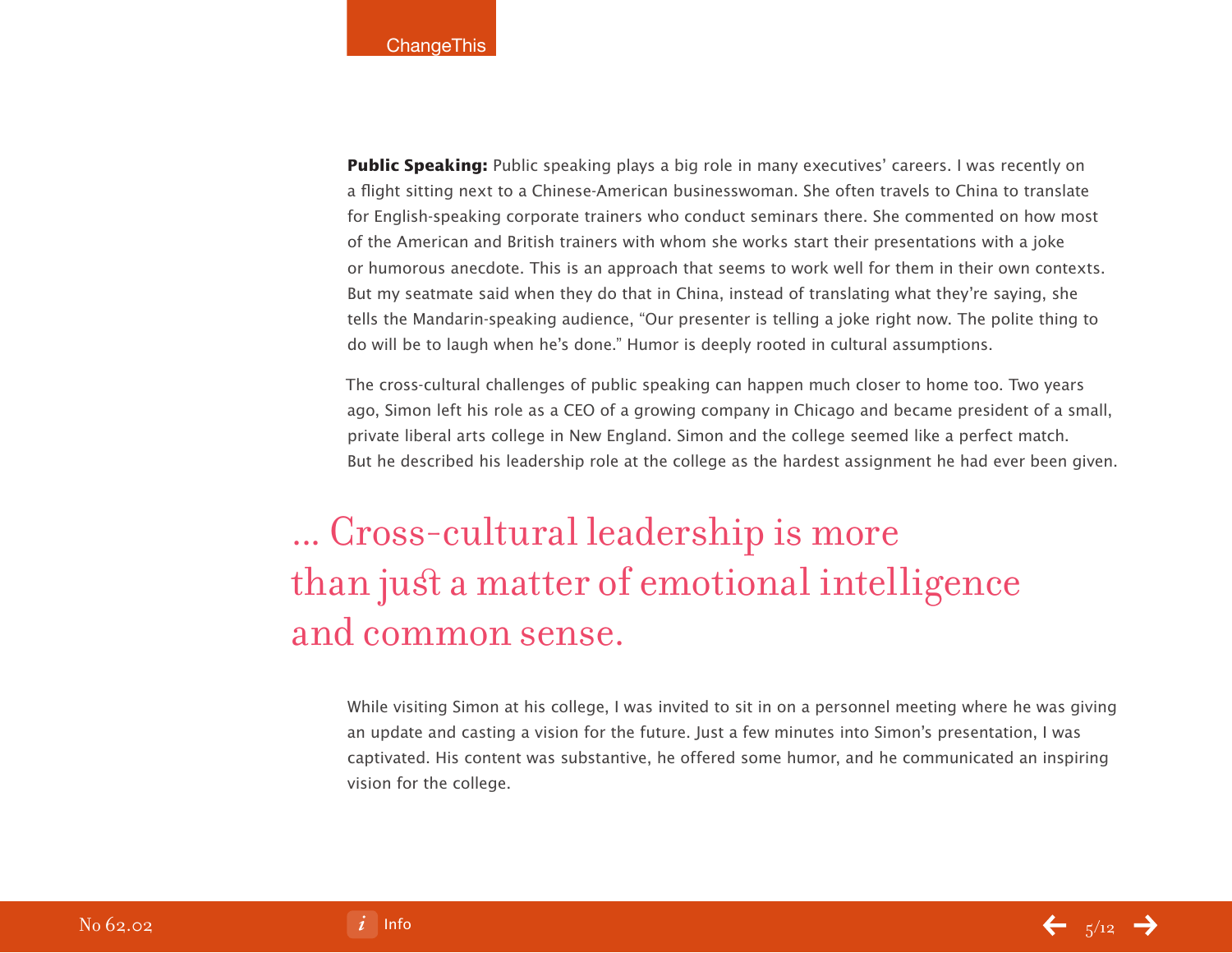But as I looked around, I began to wonder why there were so many blank stares. The faculty and staff couldn't have looked more bored and disengaged. As I interviewed some of the faculty and staff afterward, I found they weren't nearly as inspired from Simon's vision casting as I was. The recurring response from faculty when asked to describe Simon's leadership was that he was an outsider who was trying to turn the college into a business. Several professors were unnerved by the ways Simon continually used words like "bottom-line," "enterprise," and "capitalize." This was proof to them that Simon didn't understand the academic world. Most of the staff members at the college were native to New England and listening to a public speaker with so much energy and charisma caused them to feel like Simon was trying to sell them something. They couldn't get beyond the sense that his delivery made them feel like he was performing rather than just talking with them as colleagues. One woman even characterized him as a "used car salesman," a derogatory slur to suggest Simon was trying to swindle and manipulate the collegiate community. The cultural realities of this New England college were in conflict with the ways Simon had always communicated as a leader. We often miss the cultural differences that exist right within our own borders.

Most successful leaders become adept at wading through conflict, negotiating a deal, and developing a good marketing strategy when working in their own cultural contexts. But the way we do all those things may need to change when expanding into new cultural contexts. We don't have time to become experts about all the cultures we encounter, but it's essential to have an intentional strategy for cross-cultural leadership.

... It's essential to have an intentional strategy for cross-cultural leadership.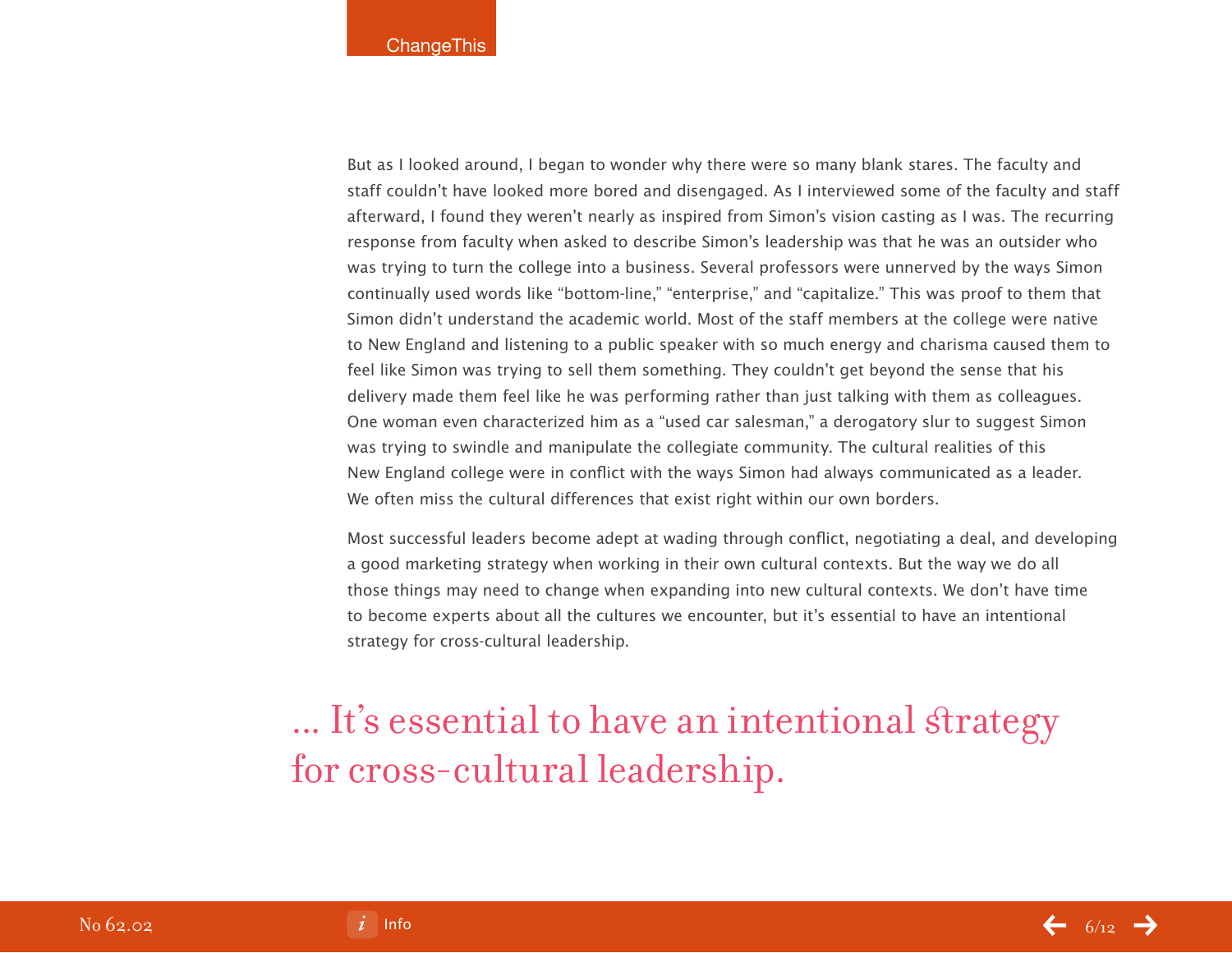# The Cultural Intelligence (CQ) Model

The challenges of cross-cultural leadership go beyond jet lag and an occasional misunderstanding. They strike right at the core of whether or not we can successfully meet our performance objectives. This is where cultural intelligence comes in. It helps us effectively adapt our leadership strategies when working outside our own culture.

Cultural intelligence is a set of capabilities and skills that enables leaders from outside a culture to interpret unfamiliar behaviors and situations as though they were insiders to that culture. It stems from rigorous academic research done across 25 countries. Our findings consistently demonstrate a strong connection between leaders' CQ and their effectiveness in reaching their performance outcomes.

Rather than expecting individuals to master all the norms, values and practices of the various cultures encountered, cultural intelligence helps leaders develop an overall perspective and repertoire that results in more effective leadership. For example, in culturally unfamiliar situations, sometimes other people's behavior and perspectives seem somewhat bizarre and random. Those with high CQ have the ability to encounter these types of confusing situations, think deeply about what's happening (or not happening), and make appropriate adjustments to how they understand, relate, and lead there. Making these kinds of adjustments involves a complex set of capabilities and processes that come from intentional effort on the part of the leader, all of which contribute to the leader's CQ.

CQ can be learned by most anyone. It offers leaders an overall repertoire and perspective that can be applied to a myriad of cultural situations. It includes four different capabilities, each of which enables us to meet the fast-paced demands of leadership. These four capabilities can also be thought of as the four steps toward developing our overall cultural intelligence.

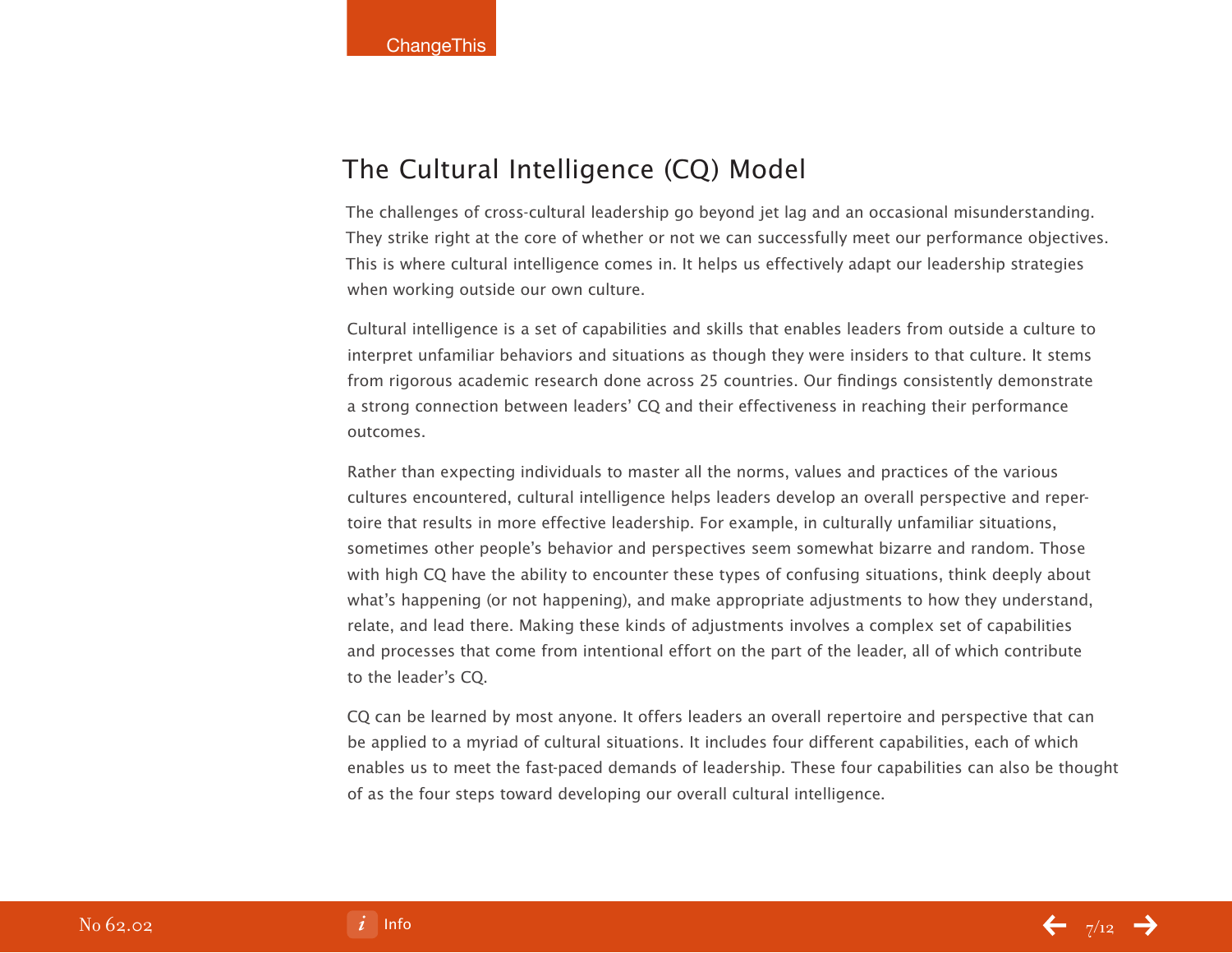# **ChangeThis**

Think about a cross-cultural assignment or situation facing you and walk through the four-step cycle of CQ:

# **1. CQ Drive**

What's your motivation for this assignment?

**2. CQ Knowledge** What cultural information is needed to fulfill this task?

# **3. CQ Strategy** What's your plan for this initiative?

# **4. CQ Action**

What behaviors do you need to adapt to do this effectively?



Here's a brief introduction to each one of these steps toward becoming more culturally intelligent:



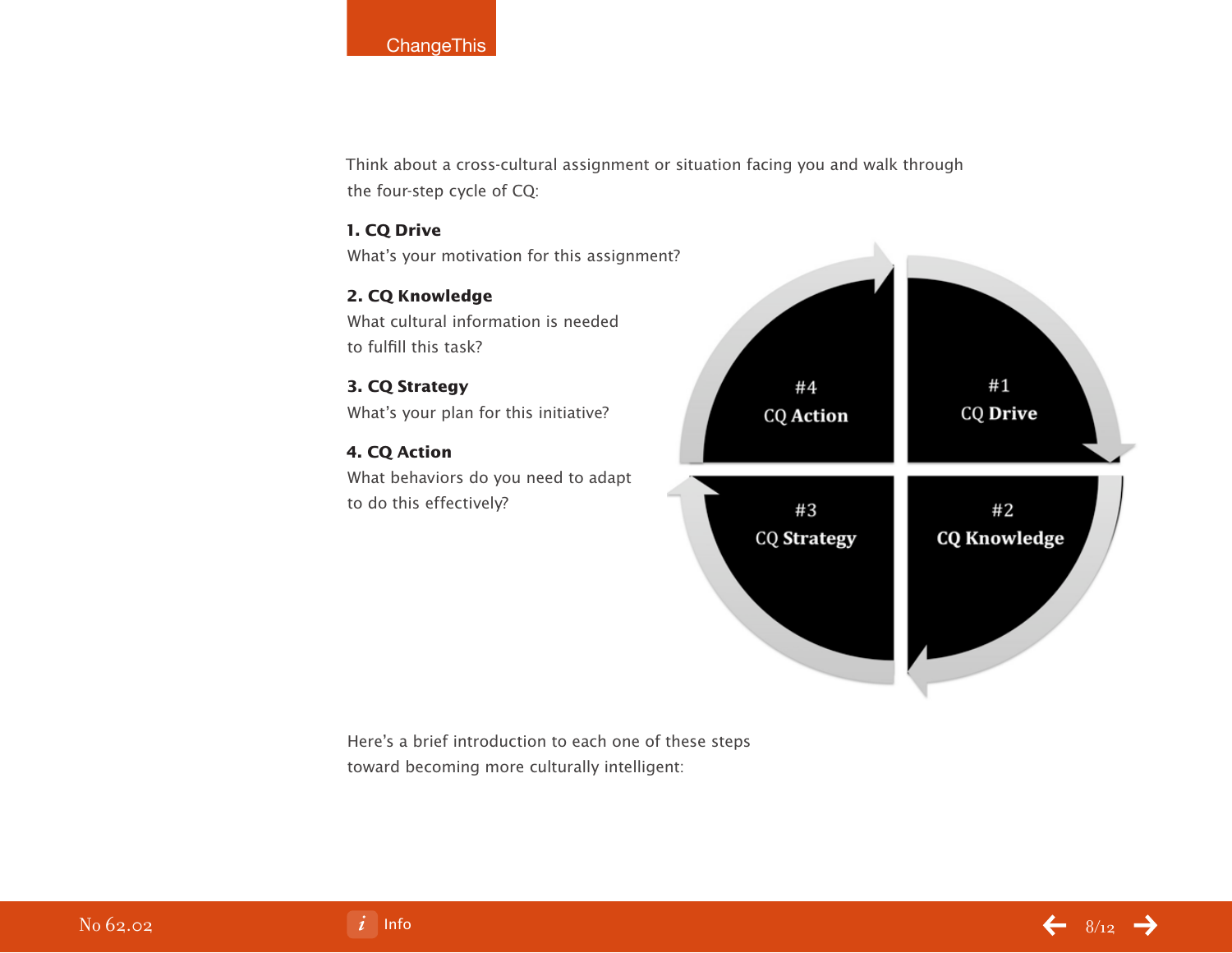# **1. CQ Drive: Showing interest, confidence, and drive to adapt cross-culturally**

CQ Drive is the leader's level of interest, drive, and energy to adapt cross-culturally. Do you have the confidence and drive to work through the challenges and conflict that inevitably accompany crosscultural work? The ability to be personally engaged and persevere through cross-cultural challenges is one of the most novel and important aspects of cultural intelligence. We cannot simply assume people are interested and motivated to adjust to cultural differences. Employees often approach diversity training apathetically, and do it just because it's required. Personnel headed to international assignments are often more concerned about moving and adjusting their families overseas than they are about developing cultural understanding. Without ample motivation, there's little point in spending time and money on cross-cultural training.

# **2. CQ Knowledge: Understanding cross-cultural issues and differences**

CQ Knowledge refers to the leader's knowledge about culture and its role in shaping how business is conducted. Do you understand the way culture shapes thinking and behavior? It also includes your overall understanding of how cultures vary from one another. CQ Knowledge is what most often gets emphasized in many approaches to intercultural competency. For example, a large and growing training and consulting industry focuses on teaching leaders this kind of cultural knowledge. While valuable, however, the understanding coming from CQ Knowledge has to be combined with the other three dimensions of CQ, or its relevance to the real demands of leadership is questionable and potentially detrimental.

# **3. CQ Strategy: Strategizing and making sense of culturally diverse experiences**

CQ Strategy is the leader's ability to strategize and plan when crossing cultures. Can we slow down the RPMs long enough to carefully observe what's going on inside the minds of others and ourselves? It's the ability to draw upon our cultural understanding to solve culturally complex problems. CQ Strategy will help a leader use cultural knowledge to plan an appropriate strategy, accurately interpret what's going on, and check to see if expectations are accurate or need revision.

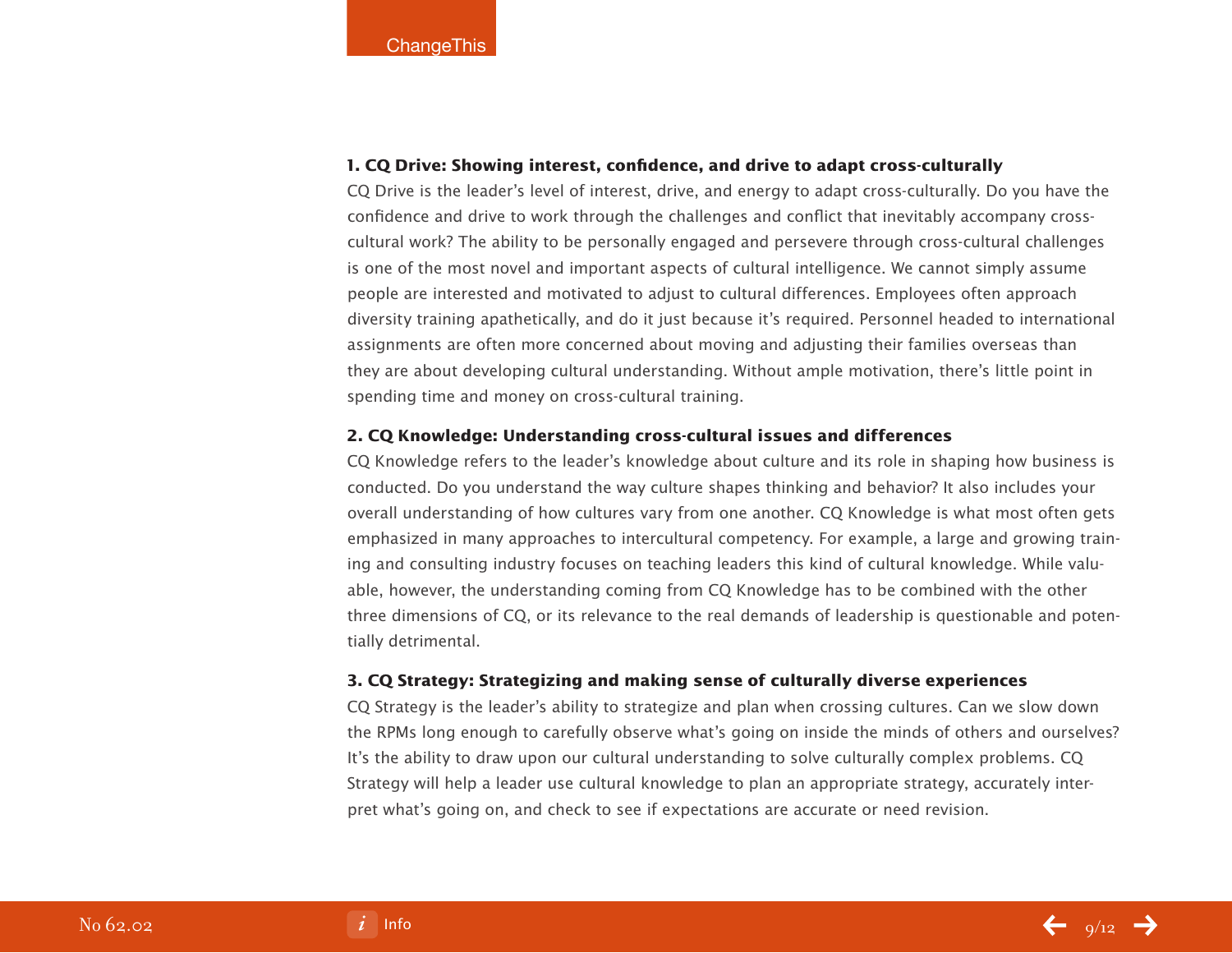# **4. CQ Action: Changing verbal and nonverbal actions appropriately when interacting cross-culturally**

CQ Action is the leader's ability to act appropriately in a range of cross-cultural situations. Can we behave in ways that will effectively accomplish our performance goals in different cultural situations while still remaining true to ourselves? One of the most important aspects of CQ Action is knowing when to adapt to another culture and, just as importantly, when not to do so. A person with high CQ learns which actions will and won't enhance effectiveness and acts upon that understanding. Thus, CQ Action involves flexible actions tailored to specific cultural contexts.

Together, these four steps—drive, knowledge, strategy, and action—offer us a model we can use anytime we step into a cross-cultural situation. We can use these as a way to enhance our overall cultural intelligence and we can even work through the loop on the fly while engaging in cross-cultural conversations and negotiations. You don't have to be a pro at understanding everything about working in China to partner with a Chinese affiliate on a new project. But running the project through these four steps is a way to get started.

CQ can be learned by most anyone. It offers leaders an overall repertoire and perspective that can be applied to a myriad of cultural situations.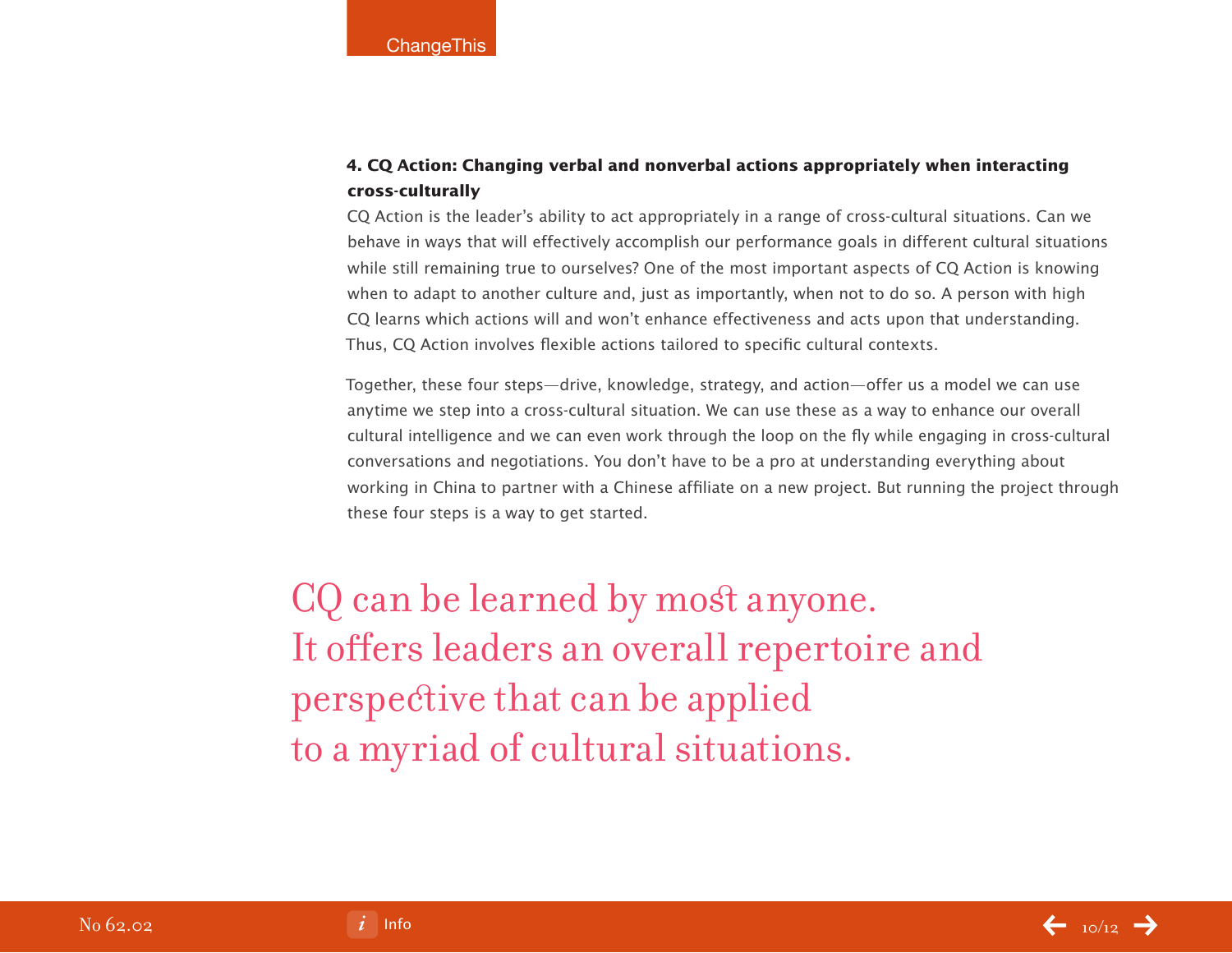# Conclusion

What an exciting time to be involved in cross-cultural leadership! Most every day we have the opportunity to learn from people from a wide array of cultural backgrounds. The challenges of global leadership can be disorienting, and experience and intuition alone are not enough. CQ offers us a pathway toward enhancing our own effectiveness and competitive edge in multicultural and global contexts. And more importantly, it allows us to treat one another with a greater degree of respect and dignity, and thereby make the world a better place. Join a community of leaders across the world who are acquiring cultural intelligence to tap into the opportunities and results of leading with CQ.  $\Box$ 

# **A few ways to begin enhancing your cultural intelligence:**

**→ Get an assessment of your CQ by visiting www.cq-portal.com** 

 $\rightarrow$  Read a memoir or novel that takes place in another culture to gain a visceral account of what's going on (The Kite Runner or Man Gone Down are two good options).

 $\rightarrow$  Schedule lunch with a colleague from a different cultural background and discuss leadership differences in your cultural contexts.

### FOOTNOTES

1. Soon Ang and Linn Van Dyne, "Conceptualization of Cultural Intelligence" in Handbook of Cultural Intelligence: Theory, Measurement, and Applications (Armonk, NY: M.E. Sharpe, 2008), 3.

2. Economist Intelligence Unit. CEO Briefing: Corporate Priorities for 2006 and beyond. The Economist: [Economic Intelligence Unit \(EIU\).](http://a330.g.akamai.net/7/330/25828/20060213195601/graphics.eiu.com/files/ad_pdfs/ceo_Briefing_UKTI_wp.pdf)

3. Aimin Yan & Yadong Luo. International Joint Ventures: Theory and Practice (Armonk, NY: ME Sharpe, 2000), 32.

4. Gary Ferraro, The Cultural Dimension of Business (Upper Saddle River, NJ: Prentice-Hall), 12.

6. Excerpt from David Livermore, Leading with Cultural Intelligence (New York: Amacom, 2009) 50-51.

7. Excerpt from David Livermore, Leading with Cultural Intelligence (New York: Amacom, 2009) 140.